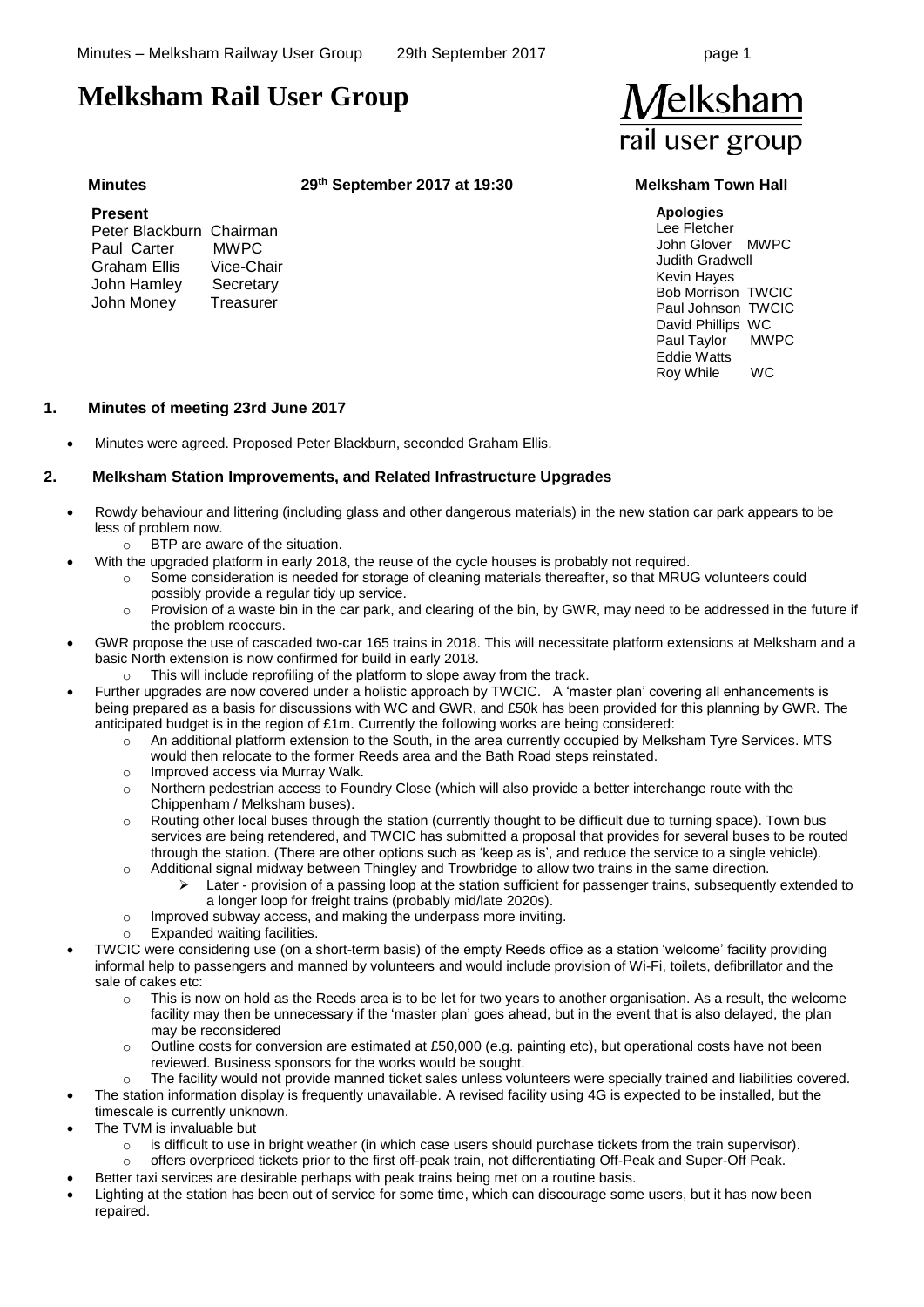### **3. Trans Wilts Rail Partnership (TWCRP) and Community Interest Company (TWCIC)**

- *TW issues consider the services and general issues for the entire TW corridor. The following summary lists the key issues that relate directly to the Melksham service.*
- Co-Op are still considering an open access service from Taunton to Nuneaton via MKM, possibly at 2 hourly intervals from 2018. The status is currently unknown, although there is good traffic potential. Considerable work is needed for this to progress further.
- TW still pressing for an hourly service in each direction (by 2020) and also to extend the route to Southampton via Southampton airport
	- o Both the GWR and the South West franchise requirements will request proposals for the TW route, including (for the South West) the section to Southampton.
	- Provision of trains to fill gaps, such as an additional down commuting service in the morning, and for later/earlier services (such as 5:20 and 17:20 up, 7:36 and 22:36 down) still urgently needed
	- o User requests for earlier and later trains in each direction indicate that additional passenger generation could be created at those times. In the evenings, a late train could provide travel security for passengers that use earlier trains, and hence even if lightly loaded, are still desirable.
- Publicity is needed to advise what to do if a train to Melksham is cancelled (or overcrowding means that passengers could not board a train)
- Relocation of the TW office to Chippenham is being actively pursed.
- TWCIC and MRUG will attend the next Travel Watch SW review on 7<sup>th</sup> October.
- The GWR community rail review (held this year in Barnstaple) will be in Swindon next year, a chance to demonstrate the value of a good TW service.
	- o At Barnstaple, the TW service was probably the one that most frequently referred in all presentations.
	- Revenue collection of the corridor can be limited at times, particularly when the train is crowded.
- Current analysis of passenger usage shows the TW route has the highest growth on community rail lines in the period from 2015/2016 to 2016/2017
	- o **A Melksham station usage survey will be held on Thursday 19th, Saturday 21st and Sunday 22nd October. Volunteers are sought to help with this**
		- ➢ **Please let Graham Ellis know if and when you can help.**
		- The survey will be paper based at Melksham station with collection between Melksham and Trowbridge/Chippenham.
- A case for revised bus services in Melksham to provide better integrated transport and to encourage more usage through innovative fares has been made as part of a current wide-ranging review. (See [www.mbug.org.uk\)](http://www.mbug.org.uk/).
	- TW responses to requests for input to obligations under the new franchises have emphasised:
		- $\circ$  A need for later trains during the week, and late trains at the weekends
		- o A further need for later trains from Bristol/bath to Chippenham on weekdays
		- Earlier trains to/from Warminster
- A new Chippenham Rail User's Group has been set up, promoted by TW, although the Tw service is relatively minor at that station. It will ensure that all TW served stations have affiliated user groups.
- Train services, but particularly at the weekend, have been very unreliable.
	- o Post meeting: 5 out of 18 trains cancelled yesterday, Monday 2nd October 2017 and at least 2 cancelled Tuesday 3 rd October 2017.
	- $\circ$  This is a key issue which needs resolution as cancellations after heavy promotion could have a negative effect on new users.

## **4. Promotion**

- GWR have run a service from Swindon to Weymouth during the summer on Sundays, always good for promoting train services.
	- Good contact has been maintained with ACoRP including attending meetings.
		- $\circ$  A joint promotional event will be held at Waterloo in May (2018) and will be supported by TW.
		- o Peter Blackburn has been shortlisted for an AcoRP award for his sterling work supporting the station and TW services
- Mini-timetables covering Melksham and the TW services have been drafted, and when finalised, will be circulated widely via the local newspaper (see item [5](#page-2-0) below).Post meeting, we have permission to include the current GWR Famous Five branding as part of this timetable format.
- An updated MRUG website is being developed providing first source of travel information to the general public, including timetable and fares information. (See [www.mrug.org.uk\)](http://www.mrug.org.uk/).
- MRUG and TW held a stall at the River Festival (1/2 Sept 2017). Unfortunately, rain prevented much of the potential support.
- New panels for the bus stops in the Melksham market place have been provided to display railway information and timetables, for which MRUG provided £100 towards the cost.
- A new local 'rover' ticket which provides similar coverage (at a higher price than typical for PlusBus) is being considered.
	- o Meanwhile, the existing local train Rover for the area is to have extended coverage as far as Pewsey.